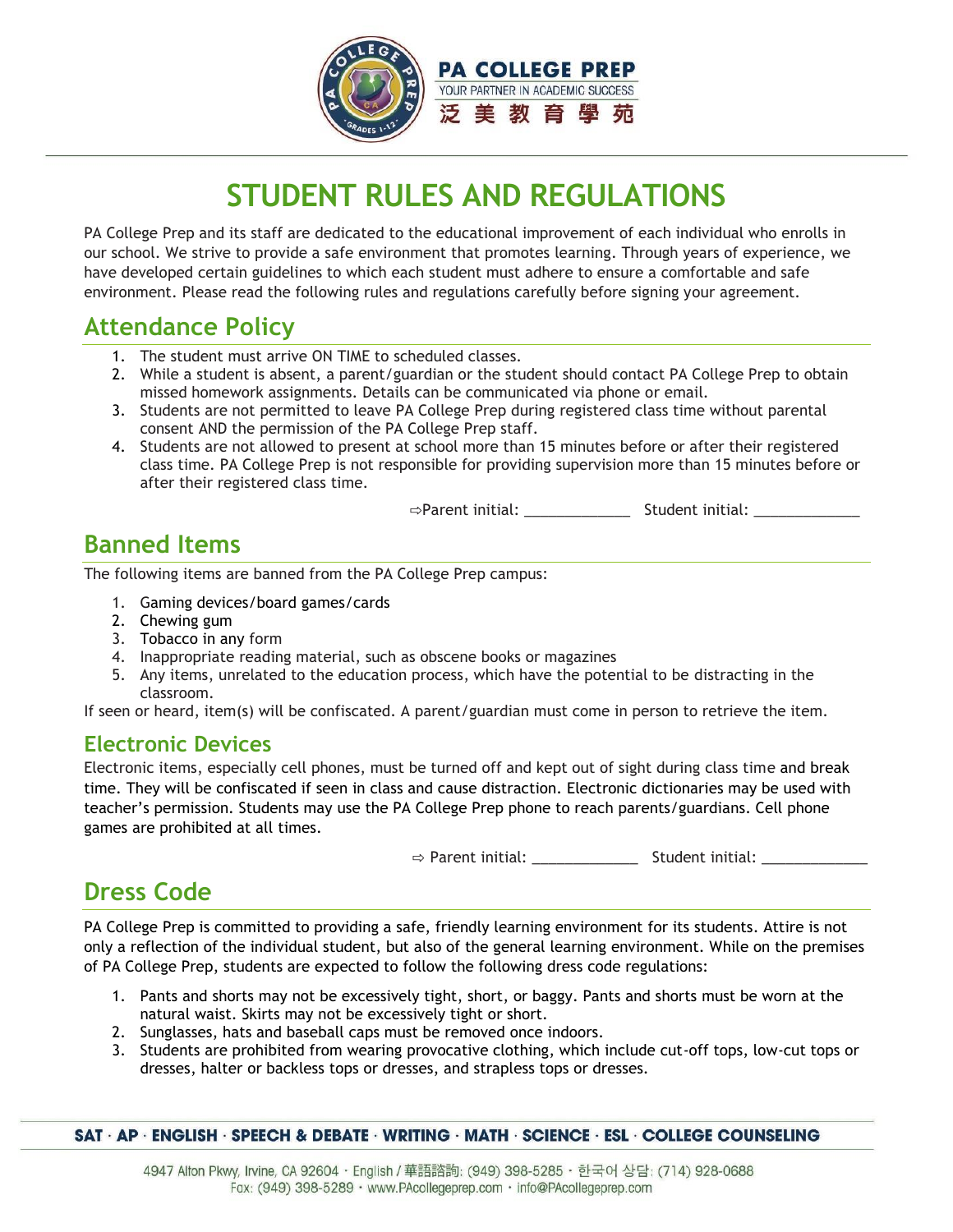

- 4. Students are prohibited from wearing clothes, badges, buttons, or other insignia which are obscene, gang-related, depict violence and/or cruelty, advertise alcohol, tobacco, and/or drugs, and advocate or express racial, ethnic, and/or sexual prejudice
- 5. Any appearance that may be distracting in the classroom is prohibited. This includes facial piercings, extreme hair color or styles, extreme make-up, excessive accessories, excessive tattoos.
- 6. Appropriate footwear is required at all times. Students are prohibited from wearing slippers, open-toed shoes, and/or high heels.

# **Code of Conduct**

**All PA College Prep students are expected to abide by the following Code of Conduct while on PA College Prep premises:**

- 1. Treat others the way you would like to be treated! Be respectful to both peers and staff. Disrespectful comments and/or behaviors are not tolerated.
- 2. Since classes are constantly in session, keep your voice at a respectful volume. **No shouting, screaming, or running is tolerated in the building.**
- 3. In order to maintain cleanliness, **no food or drinks (besides bottled water) are allowed in the classroom. Eating area is outside at the picnic tables.**
- 4. While at recess, students are allowed to go outside with their teacher's permission and supervision. Students should behave in an orderly manner that ensures the safety of themselves and others on the premises. The following rules apply to recess and drop-off/pick-up time:
	- a. Be aware and considerate of their surroundings at all times
	- b. No standing in driveway entrances or streets
	- c. No engaging in disorderly conduct, such as running in the parking lot and/or climbing on trees
	- d. No damaging properties include but not limited to picnic tables, light fixtures, fences, buildings, and trees
	- e. No disturbing nearby businesses or tenants

#### **Class Material and Supplies**

The student is responsible for bringing all required materials and supplies necessary for each class. Reprinting misplaced material will result a fee of \$5-\$10. Besides class material, all SAT/ACT/SATII testing students are responsible for bringing their own calculators.

#### **Academic Honesty Policy**

Students shall not give or receive unauthorized information or assistance regarding class work or class activities. Use of electronic translators without permission is a violation of this rule. If a student is found cheating or using forgery on any homework assignment or exam, he/she will receive an automatic "F" or "0" on the assignment or exam. Parents will be notified immediately.

# **Computer and Internet Use Policy**

**Students are expected to abide by the following rules while using any PA College Prep computer:**

#### *Students are expected to always***:**

- 1. Act responsibly when given the privilege of using a PA College Prep computer.
- 2. Use computers for class work only.
- 3. Always report any hardware and/or software problem to a teacher or staff member.
- 4. Respect the privacy of others by not sending them unwanted e-mail messages, misrepresenting others when sending mail, or tampering with other accounts, files, or data.
- 5. Wifi internet is reserved for teachers for classroom use. No students or staff are allowed on wifi in order to ensure sufficient bandwidth for the classroom.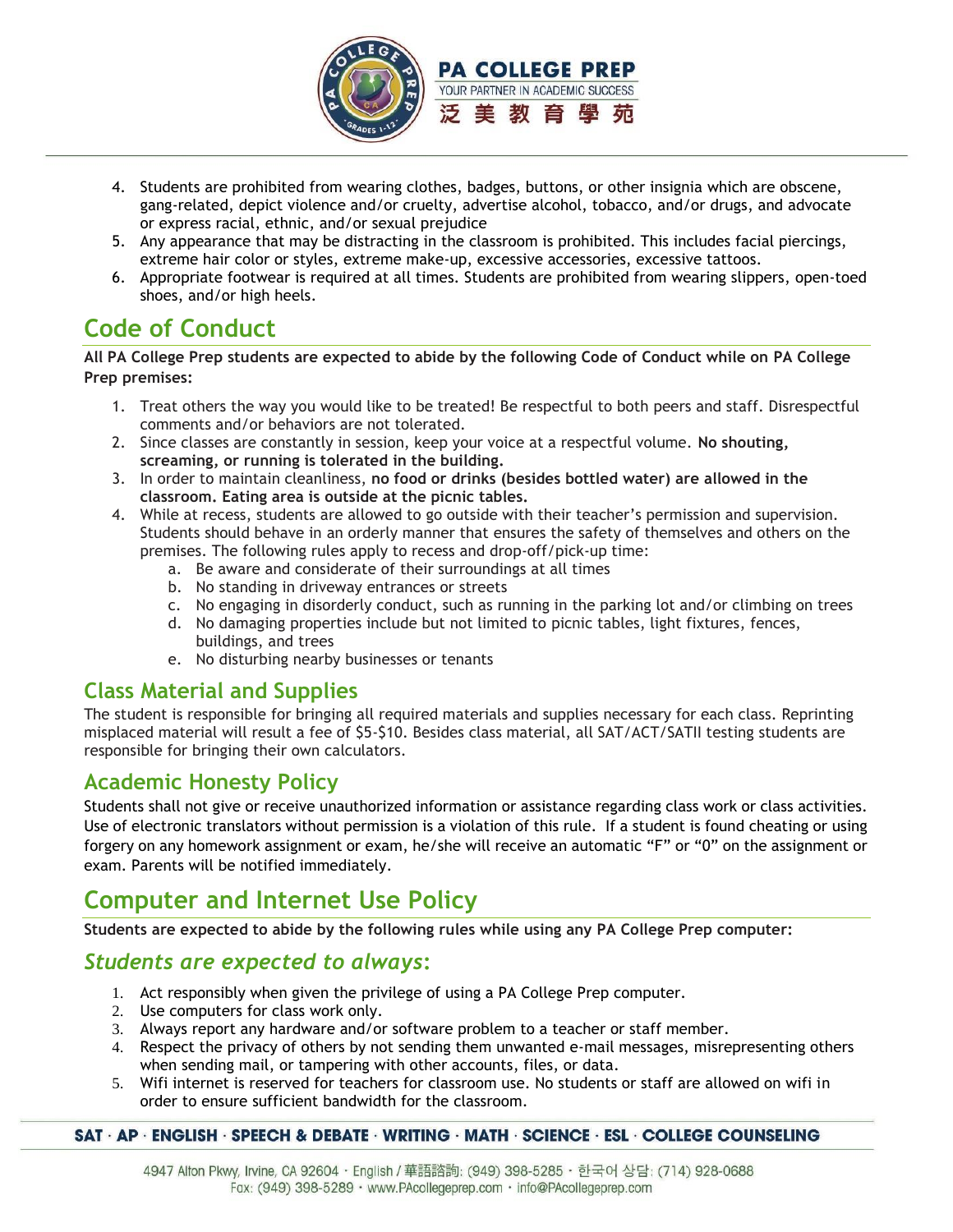

#### *Students are not allowed to***:**

- 1. Modify the settings of the computer and/or devices.
- 2. Add or delete any software or files or download any software from the Internet.
- 3. Use or otherwise access information on a teacher or staff member's computer without permission.
- 4. Use the Internet for any entertainment or personal use.
- 5. Use computers for illegal purposes, such as unauthorized copying of licensed or copyrighted software, images, music, movies, or other files.
- 6. Play computer games that are not documented in the class curriculum.
- 7. Attempt to break a computer system, access restricted data or websites, or harass other people, either by developing programs for these purposes or by using existing programs to do so.
- 8. Eat or drink in computer labs or library.

# **Other Policies**

#### **Damage of Public Property**

Students shall not cause or attempt to cause damage to the property, equipment, materials or facilities on the PA College Prep premise, such as: fire alarm and fire extinguishers, mural decorations, and so on. *If school property damaged, students and parents will assume full responsibility for the damages.* Students may also be subjected to additional disciplinary action. Parents will be notified immediately.

### **Damage / Loss of Personal Property**

Students are here to learn, and we have all the equipment necessary for their academic success. Students shall not bring valuable property to school. PA College Prep is not responsible for loss or damage to personal property.

### **Theft**

Students shall respect the personal ownership rights of others. Students shall not touch or handle another person's property without his or her authorization. Students shall not take ownership of items of others. Any person who defaces, steals, damages, and/or destroys property that is not his/her own will be charged the monetary value of the item. Parents will be notified immediately. Law enforcement may be called as needed.

#### **Visitors**

All persons who are not enrolled students or parents/guardians of enrolled students of PA College Prep are not allowed to loiter on the premises. Students are not allowed to have peers who are not enrolled students visit during the class.

### **Disciplinary Policies**

We are proud to say that seldom have any of our students had difficulty complying with PA College Prep policies and regulations. However, we will not tolerate any student breaking rules and causing disruptions. At PA College Prep, the action taken against a student who violates the rules can range from a warning, detention, or suspension.

**The instructor and staff have the discretion to determine disciplinary actions for violation of the PA College Prep rules and regulations, misconduct, etc. Continual defiance of the authority of instructors or staff could lead to serious consequences, including but not limited to expulsion. Each incident of misconduct will be noted in the student records. Three (3) incidents of misconduct will result in expulsion from PA College Prep with no refund or credit.** 

⇨ **Parent initial: \_\_\_\_\_\_\_\_\_\_\_\_\_ Student initial: \_\_\_\_\_\_\_\_\_\_\_\_\_**